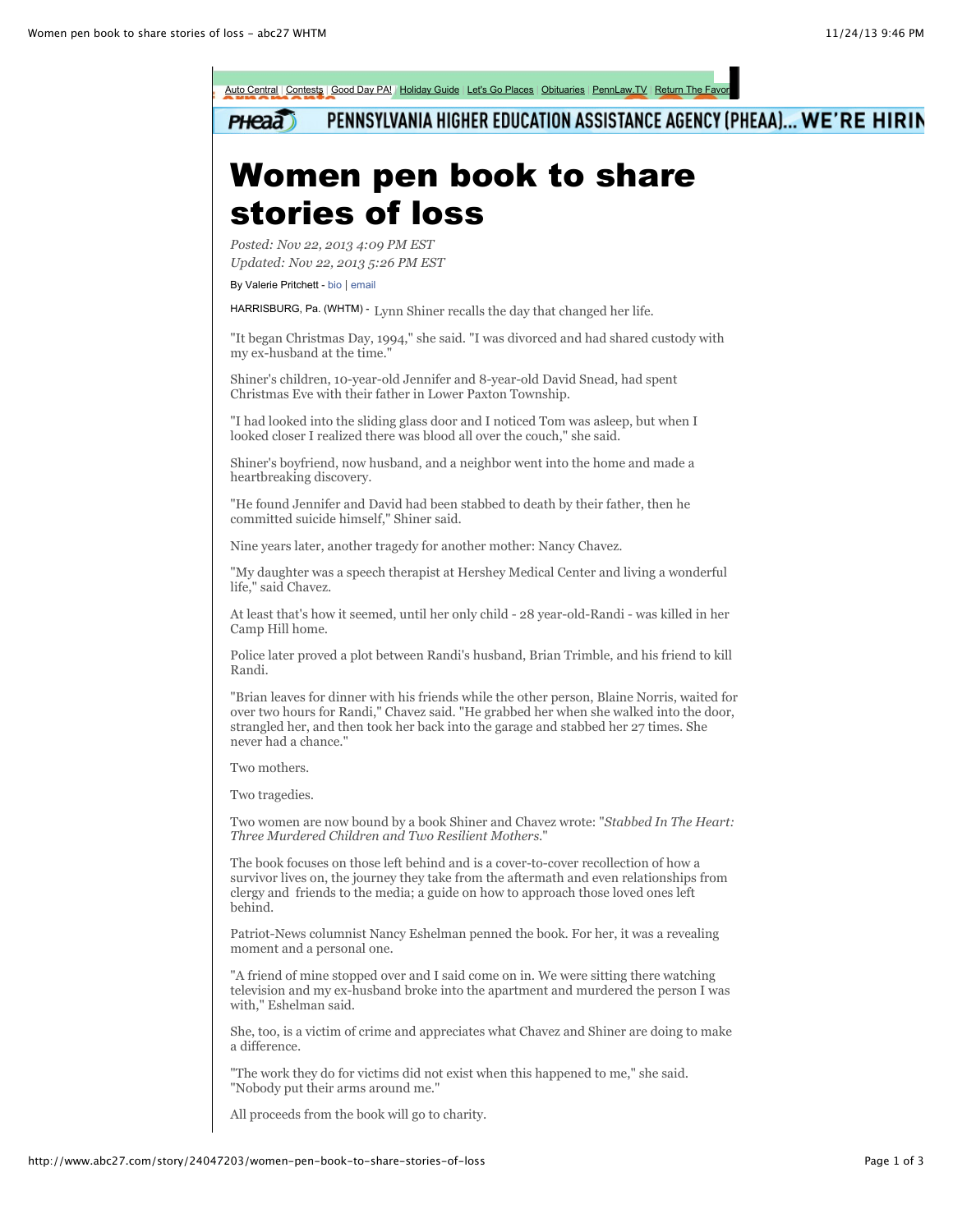"*Stabbed in the Heart: Three Murdered Children, Two Resilient Mothers*," just released today, is sold online only.

For more information, visit [www.rjdblessings.com](http://www.rjdblessings.com/).

| <b>AROUND THE WEB</b>                                                             |                                                                                      |                                                                                                               |                                                                     |                                                                                                        | <b>WHAT'S THIS?</b>       |
|-----------------------------------------------------------------------------------|--------------------------------------------------------------------------------------|---------------------------------------------------------------------------------------------------------------|---------------------------------------------------------------------|--------------------------------------------------------------------------------------------------------|---------------------------|
| 2014 Nissan Rogue: Here<br><b>Comes Trouble</b><br>Nissan                         |                                                                                      | <b>These 5 Signs Warn You</b><br><b>That Cancer Is Starting</b><br><b>Inside Your Body.</b><br>Newsmax Health |                                                                     | <b>14 Benefits Most Seniors</b><br><b>Didn't Know They Had</b><br>Moneynews                            |                           |
| ALSO ON ABC27,COM                                                                 | Multi-vehicle crash closes I-81 NB in<br><b>Franklin Co. - abc27 WHTM</b> 2 comments |                                                                                                               |                                                                     | York Co. woman finds black widow spider<br>in grapes - abc27 WHTM 8 comments                           |                           |
| <b>Highway bill to fund dozens of Midstate</b><br>projects - abc27 WHTM 1 comment |                                                                                      |                                                                                                               | Dog tied up and thrown in Swatara Creek -<br>abc27 WHTM 40 comments |                                                                                                        |                           |
| 1 comment                                                                         |                                                                                      |                                                                                                               |                                                                     |                                                                                                        | $\blacktriangleright$ (0) |
|                                                                                   | Join the discussion                                                                  |                                                                                                               |                                                                     |                                                                                                        |                           |
| Community<br>Best $\overline{ }$                                                  |                                                                                      |                                                                                                               |                                                                     | Share <b>Z</b>                                                                                         | Login                     |
| No one has commented yet.                                                         |                                                                                      |                                                                                                               |                                                                     |                                                                                                        |                           |
| $\bowtie$ Subscribe                                                               |                                                                                      | Add Disqus to your site                                                                                       |                                                                     |                                                                                                        |                           |
|                                                                                   | 1080p 600Hz<br>\$1,499.99<br>» Click here                                            | <b>Panasonic 60" Class</b>                                                                                    |                                                                     | Advertisement<br><b>RCA Refurbished 42"</b><br><b>Class 720p </b><br>\$399.99 \$249.99<br>» Click here |                           |
|                                                                                   | <b>Whirlpool 24"</b><br>\$449.99<br>» Click here                                     | Dishwasher w/ Any                                                                                             |                                                                     | <b>RCA Refurbished 50"</b><br><b>Class 1080p</b><br>\$649.99<br>» Click here                           |                           |

[sears.com](http://cas.ny.us.criteo.com/delivery/ck.php?ckmode=9&cb=e81250533b&did=e81250533b&c1=onbg-DAny2qV4gcQWIEEgvJZBo3UOPr_X4Ov6KMraCQXS4wDeRDxIHpsX3SIw2Hn2U10T7H8Ac75SvufnJnNZ9k7KPF4c_iHC0fgRK5FlG_fobdJHPkuJQg9L3BIlRPItE07FM5ThBvtpG0jRJpql03vMraChpKpoSLwn6TN3_pjGB_lGtQzegnY7GBabpcf5HtZwxO3I_UKjQA8TFPoHfpPNqtSwjSdD7Jx52zQtbDSZbt4tfpTPi9mp7M3DR4dZtnFUI-e209Htep5IY-IvTgXbn6Qe1DRYykE9KMhfVI&c2=rff1UFJ9-O6dZbwdZiOtRIgIyCZ0NZXyB6MEXOiykxRB_6t9nwmzcHVtPhpJMXkRl0D981Svzp5L3dCZEJrHTyYaAeh_UQTC_pxmN_veLSo_11oMJ3efZgpHhry1NvX9avpQVe0lPwquZwOg-Jo3QSm1V5KEslVleowpU167-G2UJzxgL0oUrVVTN8x61jcnY2aFSL_yWVRWgs2IUxlU7vPFqPervnxQ30pTkfOKCGMKEwa_H27x2yJLCgfa3e5TaoFCSQpVZ5uTDaP6Tbv4DcQ09aR4e_aKJtvTXOeYizE&maxdest=http%3a%2f%2fwww.sears.com%3fsid%3dIMx20120601x002000-logo-SYWactiveminus)